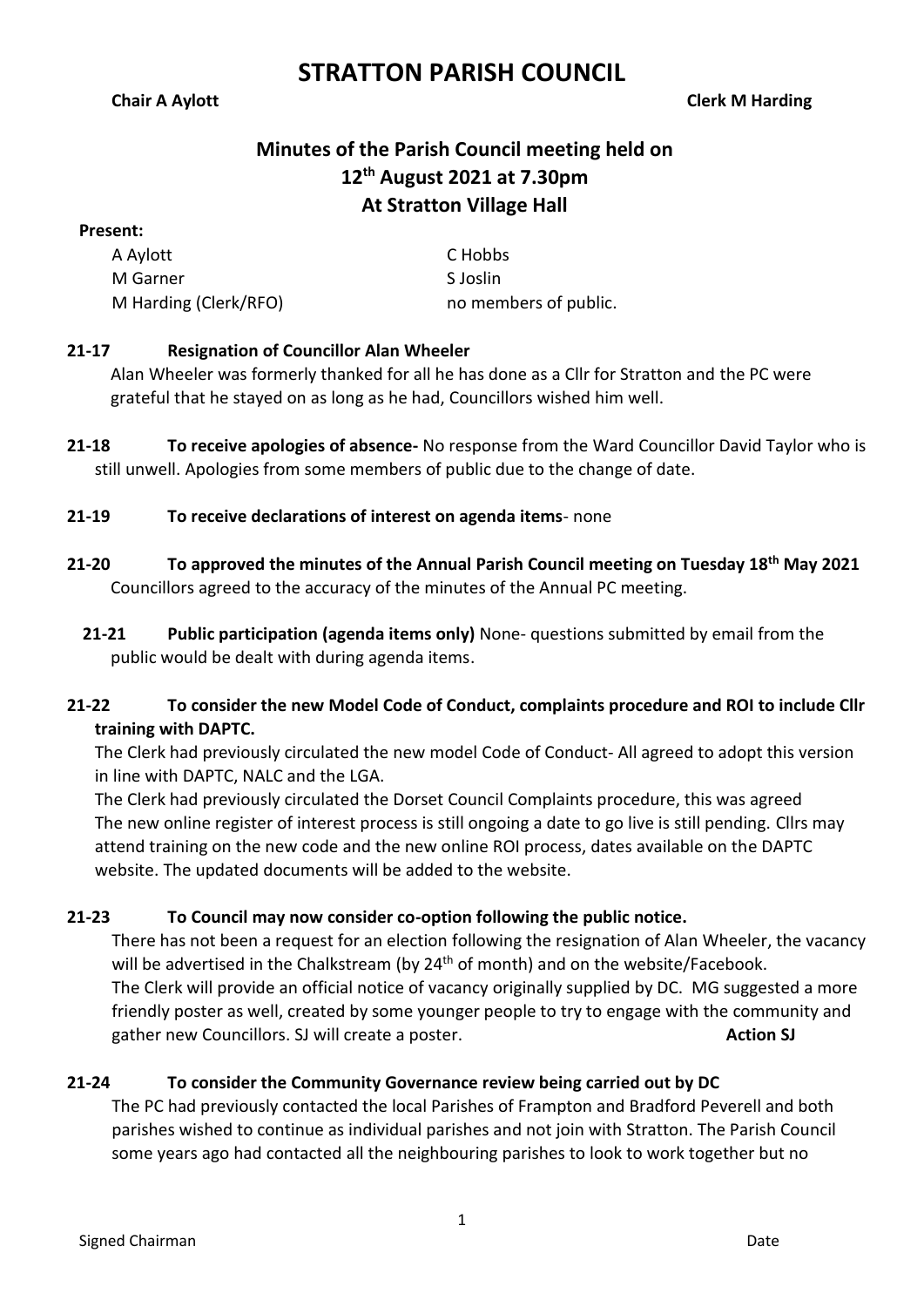**Chair A Aylott Clerk M Harding**

response had been received. It was agreed that Stratton will continue to be stand-alone Parish Council and respond to the DC survey on this basis.

### **21-25 Finance**

### **a. To consider receipts and payments due to be paid or paid since the last meeting Accounts at 12th August 2021**

|                              |               |           | Monies in the Village Green account cannot be used for any other purpose |            |                |
|------------------------------|---------------|-----------|--------------------------------------------------------------------------|------------|----------------|
|                              |               |           |                                                                          |            |                |
| <b>Account</b>               | <b>Parish</b> | V/Green   | <b>Parish Plan</b>                                                       | <b>VAT</b> | <b>Balance</b> |
| Balance b/f                  | 16,820.78     | 38,977.90 | 1,419.56                                                                 | 776.95     | 56,441.29      |
| Receipts                     | 0.00          | 0.00      | 0.00                                                                     | 770.73     | 770.73         |
| Payments                     | 1,037.27      | 138.28    | 0.00                                                                     | 67.29      | 1,242.84       |
| Balance c/f                  | 15,783.51     | 38,839.62 | 1,419.56                                                                 | 73.51      | 55,969.18      |
| <b>Receipts</b>              |               |           |                                                                          |            |                |
| <b>HMRC Vat reclaim</b>      |               |           |                                                                          |            | 770.73         |
| <b>TOTAL</b>                 |               |           |                                                                          | £          | 770.73         |
|                              |               |           |                                                                          |            |                |
| <b>Payments</b>              |               |           |                                                                          |            | (inc VAT)      |
| Parish                       |               |           |                                                                          |            |                |
| DAPTC annual subs            |               |           |                                                                          |            | 234.07         |
| RoSPA Annual Play inspection |               |           |                                                                          |            | 172.80         |
| R Healey- Notice boards      |               |           |                                                                          |            | 40.00          |
| Groves nursery- plants       |               |           |                                                                          |            | 10.00          |
| Mill House plants            |               |           |                                                                          |            | 48.00          |
| Tom Gamwell- website         |               |           |                                                                          |            | 40.00          |
| R Healey- Bus stop           |               |           |                                                                          |            | 50.00          |
| M Harding Salary/exp         |               |           |                                                                          |            | 401.04         |
| <b>HMRC -PAYE</b>            |               |           |                                                                          |            | 81.00          |
|                              |               |           |                                                                          |            | 1076.91        |
| <b>Village Green</b>         |               |           |                                                                          |            |                |
| Net world sports             |               |           |                                                                          |            | 165.93         |
|                              |               |           |                                                                          |            | 165.93         |
|                              |               |           |                                                                          |            |                |
| <b>TOTAL</b>                 |               |           |                                                                          |            | 1242.84        |
|                              |               |           |                                                                          |            |                |
|                              |               |           |                                                                          |            |                |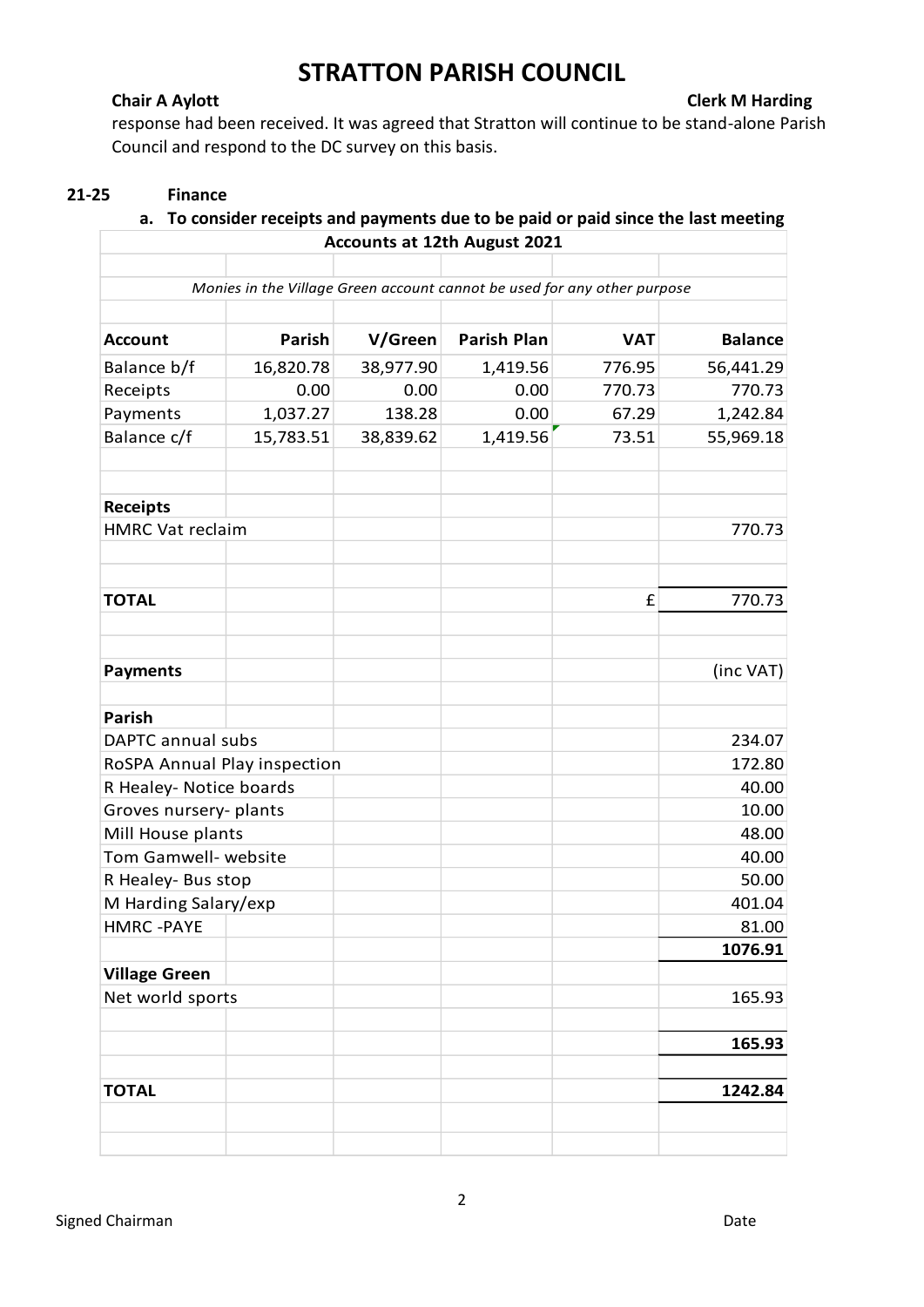### **Chair A Aylott Clerk M Harding**

- **b. To receive the budget monitoring report-** The budget monitoring position for the current financial year was reviewed and accepted.
- **c. To agree to the new bank signatories for Lloyds bank and N S & I-** The signatures will updated on both accounts so all Cllrs are signatories and the removal of those no longer in office. Cllrs Joslin and Garner will be added to the bank accounts. Clerk to arrange the bank mandate. **Action Clerk**

#### **d. To publicise S137 grants to be considered for 2021-22**

The Council on an annual basis publicises the process for applying to the Parish Council for S137 grants, CH will put a piece in the announcements on the Website and Facebook for consideration at the November meeting.

The current S137 amount per elector is up to £8.41 per elector.

The grant may be awarded to any group club or registered charity which is based in Stratton parish, based jointly in Stratton and another of the Chalk Stream parishes or based in another of the Chalk Stream parishes and attended by the residents of the parish of Stratton. Any project within the parish of Stratton may be supported that would benefit, in the opinion of the Council, the residents of the parish. Any group, club or registered charity based outside of the parish which provides a direct service to/for the benefit of residents of the parish. **Action CH**

#### **e. To consider expenditure of CIL monies received**

The Council noted the receipt of £470.48 of CIL money this year in respect of the development WD/D/19/001942-Langford Valley Barn, Access to Langford Farm, Sydling St Nicholas. The PC will consider the use of this money at the November PC meeting when considering the budget and looking at a list of opportunities that may arise.

#### **21-26 Planning- To consider any planning applications in circulation**

**a.** None in circulation.

**b.** The PC had been notified of a potential planning enforcement issue in the village, the clerk would clarify the situation with DC planning department and then advise the person concerned to report this if they so wished. **Action Clerk Action Clerk** 

#### **21-27 To receive reports on General Maintenance**

AA reported that the works to the bus shelter had been completed, and notice board is ongoing.

The Younger children's play area has various maintenance issues, a couple of posts split, border posts on the village green and a new gate to be installed eventually. The swings reported by a resident had been inspected and were not felt to be a danger but will be monitored and repaired as required.

The Older Children's play area requires metal works to the gate at a cost of approx. £150, hedge trimming is required on the village green SJ will look into this as tree rep. The strimming is now required to the gullies on the playing field AA has arranged for the same contractor to complete these works. It was noted that the electricity company had been in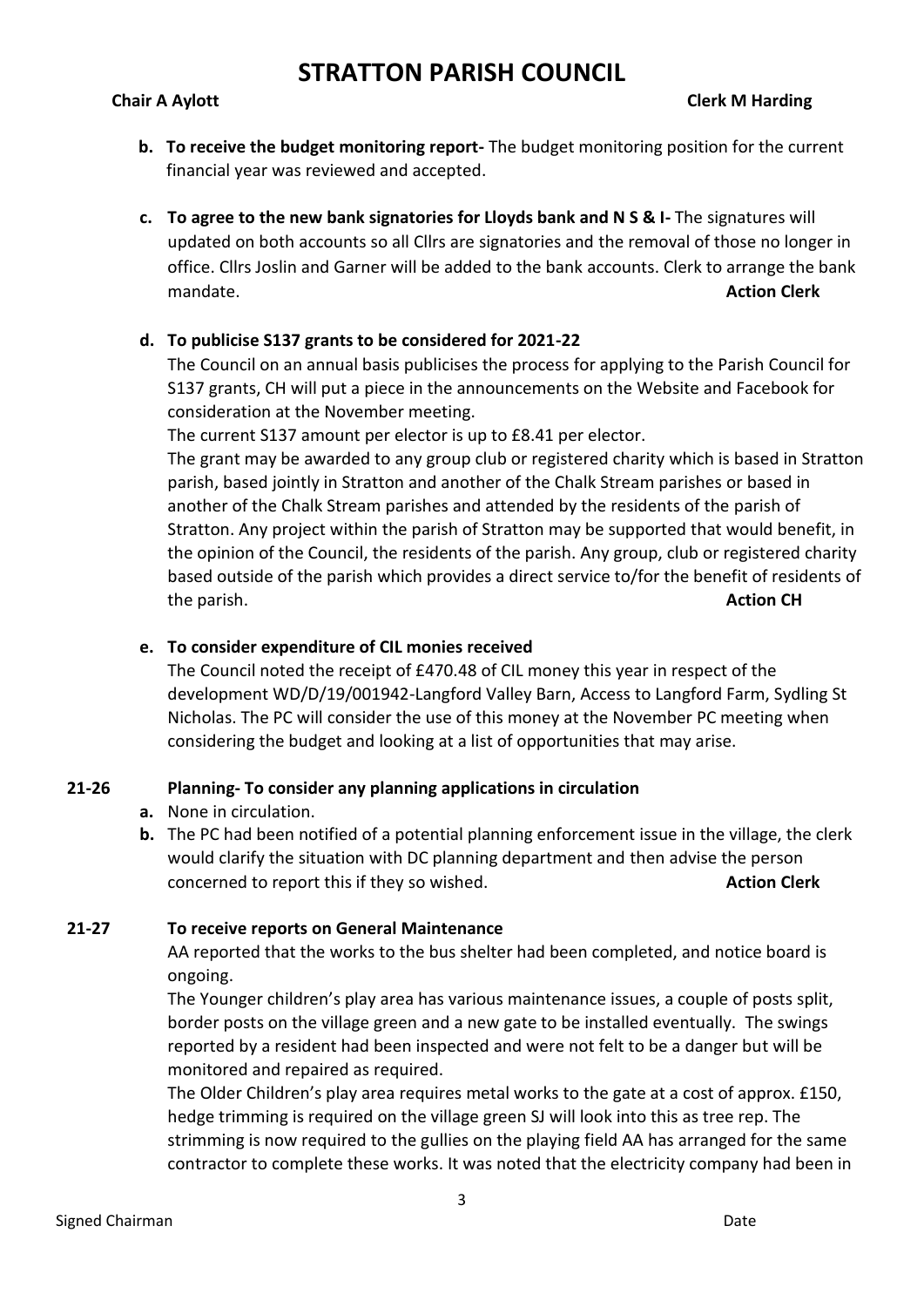### **Chair A Aylott Clerk M Harding**

to carry out works to cut back vegetation to power lines. The maintenance list to be updated accordingly. **Action AA** / SJ

### **a. To consider to set aside a future reserve for replacement of Children's play equipment**

The PC had previously discussed the items in the Children's play area which are in need of replacement, the equipment was initially installed in 2003. SJ will gather information on funding streams and the Clerk will contact the Ward Cllr and DC for funding advice. The PC will gather costs to replace the items to set monies aside in the budget in November. The community will be asked what equipment they would like to see in the area. AA reminded Councillors of the restricted use of the capital monies in the village green account, due to the S106 agreement from an application which was approved in 1989.

**Action SJ/AA/Clerk**

CH noted the positive comments from Facebook on the flowers planted in the troughs, thanks to AA for carrying this out.

**21-28 Highways and Rights of Way-** AA reported on the recent meeting with highways and the action group in the village, the report from the action group was circulated to Cllrs with comments by the Highways officer Mike Potter.

Highways agreed to the following items:

- 1. To organise and carry out (in November) a road speed survey at two locations on the A37 to gain information of pre-bridge and post-bridge speeds.
- 2. Confirmed that the PVMS unit would return next winter, and the position changed to give greater advance warning to drivers.
- 3. Consider whether a Road Safety Audit was required (Although this is likely to be undertaken by an internal Auditor from Highways to avoid potential high costs).
- 4. No immediate review of the speed limit, although the speed survey would give an indication as to whether that needs to happen.
- 5. The matter of the riverbanks would be looked into.

It was noted that the PC did not agree to manage an ice sign as and when necessary, this will be followed up. MG to respond to the reports as the highway's rep for the PC. **Action MG** 

MG reported on the right of way closure from 28<sup>th</sup> Aug to 26<sup>th</sup> Nov across the railway line. This will be noted on the website and Facebook pages

### **21-29 To receive the correspondence report for information**

The PC had received a request to install hedgehog signs in the village, highways had been contacted to ask advice on where these could be placed, the PC are now waiting on the number and size of signs to gain the agreement by DC.

The PC had received an email regarding issues of tree infestation, the trees had been inspected and SJ will respond to the resident. **Action SJ** 

### **21-30 To consider a Wildflower meadow for the Queen's Canopy**

AA reported on correspondence regarding the suggestion of a wild flower meadow and tree planting to commemorate the Queen's platinum jubilee in 2022, the suggestion is to plant a wild flower area and some trees on the bottom third of the playing field. A soil sample taken some years ago reported